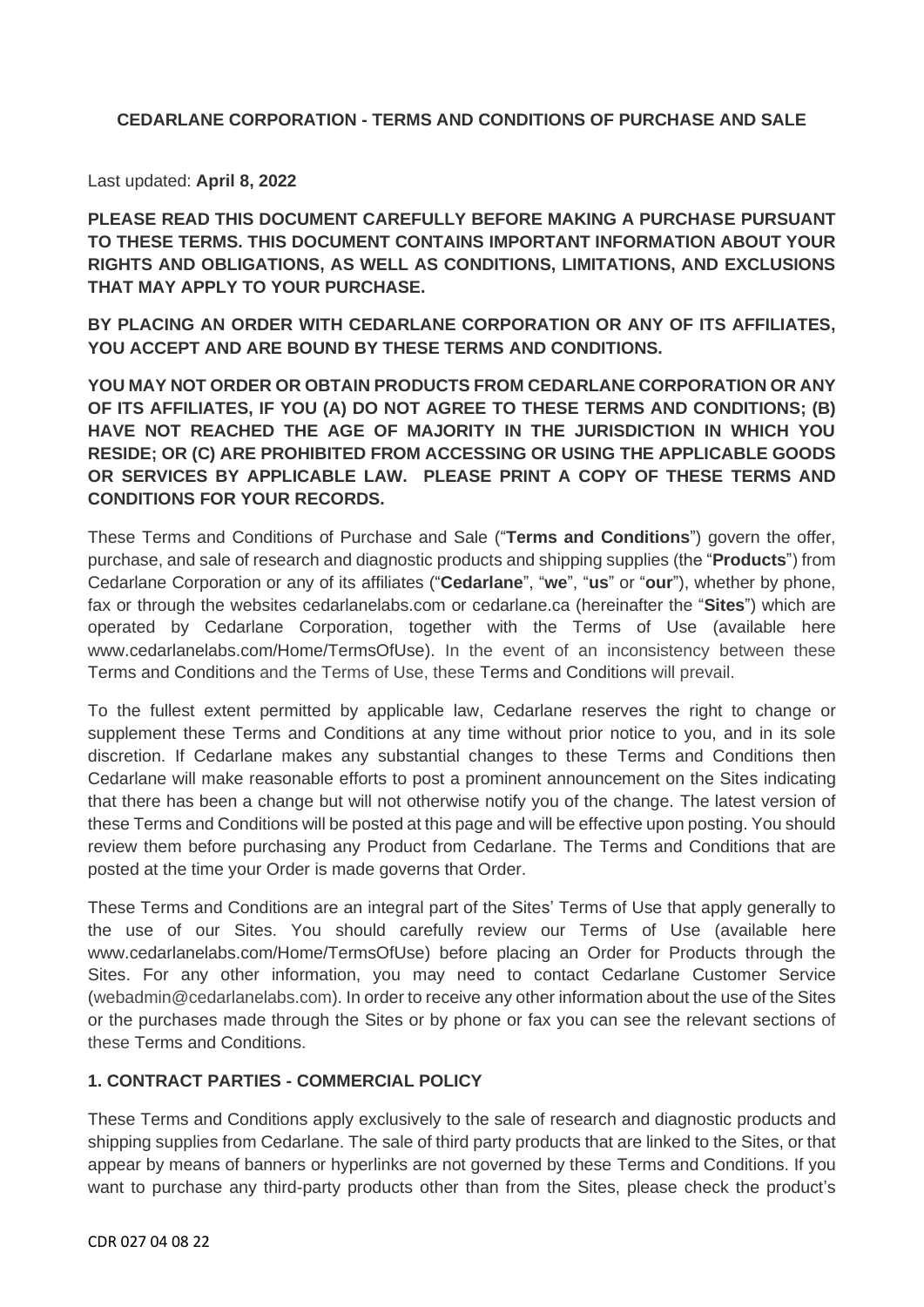applicable website and online sales conditions. Cedarlane does not control and is not responsible for the supply of goods or services offered by such third parties.

Before initiating or submitting a purchase order (an "**Order**") with Cedarlane, you agree and represent that you have read and accepted these Terms and Conditions and all the information provided during the order process. If you have placed your Order using or relying on information from the Sites, you also agree and represent that you have read our Terms of Use (available here www.cedarlanelabs.com/Home/TermsOfUse) and accept them in full without any reservation.

#### **2. PRODUCTS**

The Products listed on the Site are either third-party products, custom manufactured products or Cedarlane-branded products under Cedarlane trademarks, or trademarks under license to Cedarlane from others. Cedarlane does not sell second-hand products, non-conforming products or products of quality standards lower than other products sold through traditional market channels (e.g., retail). All advertisements on the Sites are invitations to purchase and not offers to sell.

Descriptions of the Products can be found on the Products' pages on the Sites. Note that the pictures and colors of the Products on the Sites may vary from the real article depending on your Internet browser settings or the monitor settings you use. Cedarlane attempts to be as accurate as possible on the Sites. However, Cedarlane does not warrant that Product descriptions or other content on the Sites is accurate, complete, reliable, current or error-free. If a Product offered is not as described, your sole remedy is to return it in unused condition if and as permitted in accordance with Section 6 of these Terms and Conditions.

All prices posted on the Sites are subject to change without notice. The price charged for a Product will be the price in effect at the time the Order is submitted and will be set out in your Order confirmation email. Price increases will only apply to Orders placed after such changes. Posted prices do not include taxes, charges for shipping and handling or other fees. All such taxes, charges and fees will be and charges will be added to your Products total in your Order approval email. We are not responsible for pricing, typographical, or other errors in any offer by us and we reserve the right to cancel any Orders arising from such errors. Please check the final prices before placing an Order and completing the purchasing procedure.

# **3. ENTERING INTO A CONTRACT WITH CEDARLANE**

When you place your Order, we will provide you a summary showing a list of the Products you selected to purchase, their main characteristic, and their prices, shown in Canadian dollars. You agree that your Order is an offer to buy, under these Terms and Conditions, all Products listed under your Order. If you disagree with any of the Terms and Conditions, we invite you not to place an order. All Orders must be accepted by us, and until such time as the Orders are accepted and such acceptance is communicated to you including final pricing inclusive of taxes, shipping and other fees, we will not be obligated to sell the Products to you. We may choose not to accept any Orders in our sole discretion, including to apply with any applicable sanction laws, rules, and regulations imposed by the Canadian government, the United States government, and the United Nations, as well as other country-specific or international sanctions applicable to Cedarlane's business. We reserve the right, in our sole discretion, to limit the quantity of items purchased per person, per institution or per order. These restrictions may be applicable to orders placed by the same account, the same credit card, and also to orders that use the same billing and/or shipping address. We will provide notification to you should such limits be applied. All Orders placed with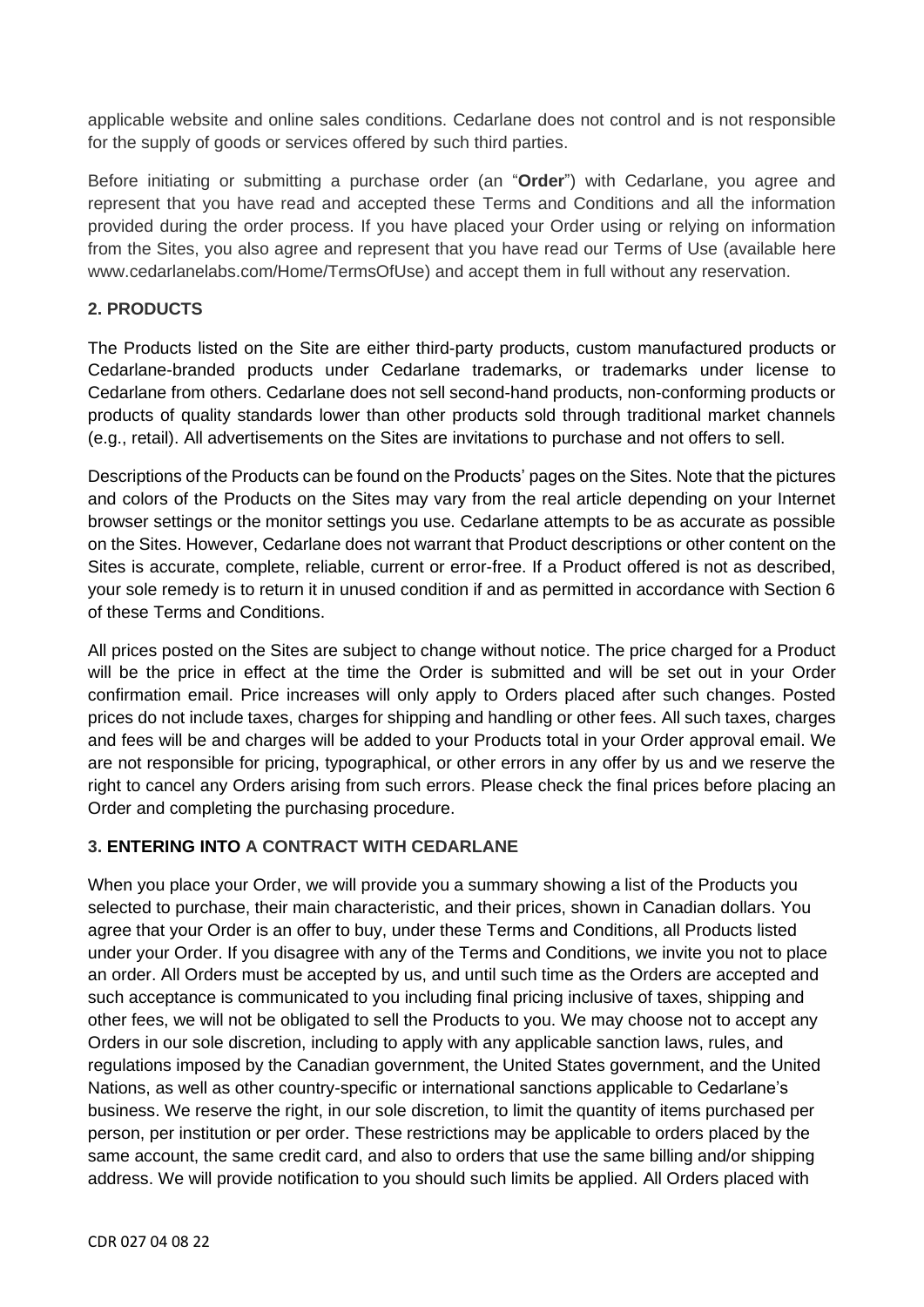Cedarlane are subject to product availability and will be shipped in accordance with Cedarlane's shipping policies unless otherwise specified on order confirmation.

When we receive your Order, we will send you a confirmation email with your Order number and information on the items you have ordered. Our acceptance of your Order and the formation of the contract of sale between Cedarlane and you will not take place until we have verified the data you provided with your Order and you have received your Order approval email which will include final pricing inclusive of taxes, shipping and other fees, and then only in accordance with these Terms and Conditions.

You have the option to cancel your Order at any time before we have sent your Order approval email by calling our Customer Service department at custserv@cedarlanelabs.com or telephone 1- 800-268-5058 (Canada) or 1-800-721-1644 (USA). Cancellation or changes occurring after this time, are subject to the approval of Cedarlane and fees may apply.

Any duplicate orders received by Cedarlane and then processed and confirmed by Cedarlane are consider valid orders and are the customers responsibility.

The Order will be filed in Cedarlane's database to the extent it is necessary for Cedarlane to process it in compliance with any applicable law or manufacturer order requirements.

Cedarlane will not fill Orders that are incomplete and/or incorrect. In such cases, we will inform you that the Order has not been finalized nor processed, specifying the relevant reasons.

If any Product(s) that was displayed on the Sites either at the time of your last access or at the time you placed the Order become unavailable, Cedarlane will timely inform you about the unavailability. In such event, if you have already paid for the Products, the contract with respect to such Products will be considered terminated and Cedarlane will refund the entire amount paid with respect to such Products promptly. Cedarlane may not be informed regarding product availability for an extended period of time, and so information about availability may change after the Order is initially placed. Cedarlane will inform you of any such changes as it becomes aware of them.

Any liability, whether in contract or in tort, for direct or indirect damages to persons and / or property caused by the failure to accept an Order for the above reasons is expressly excluded.

You are responsible for the security of your account and password. Cedarlane shall not be liable for any damages and expenses arising out of or relating to any unauthorized use of such password.

When you place an Order with Cedarlane, you represent and warrant that you conduct business in an ethical manner and that you and each of your affiliates has not violated the *Corruption of Foreign Public Officials Act* (Canada), the *U.S. Foreign Corrupt Practices Act, the U.K. Bribery Act 2010,* or the anti-corruption laws of any other jurisdiction you or your affiliates carry on business.

#### **4. SHIPMENT AND DELIVERY**

Products will be shipped to the address indicated in the Order through the carrier and the delivery service of Cedarlane's choosing.

To the fullest extent permitted by applicable law, title and risk of law pass to you upon our transfer of the Products to the carrier. Shipping and delivery dates are estimates only and cannot be guaranteed. Cedarlane is not liable for any delays in shipment resulting from carrier faults, omission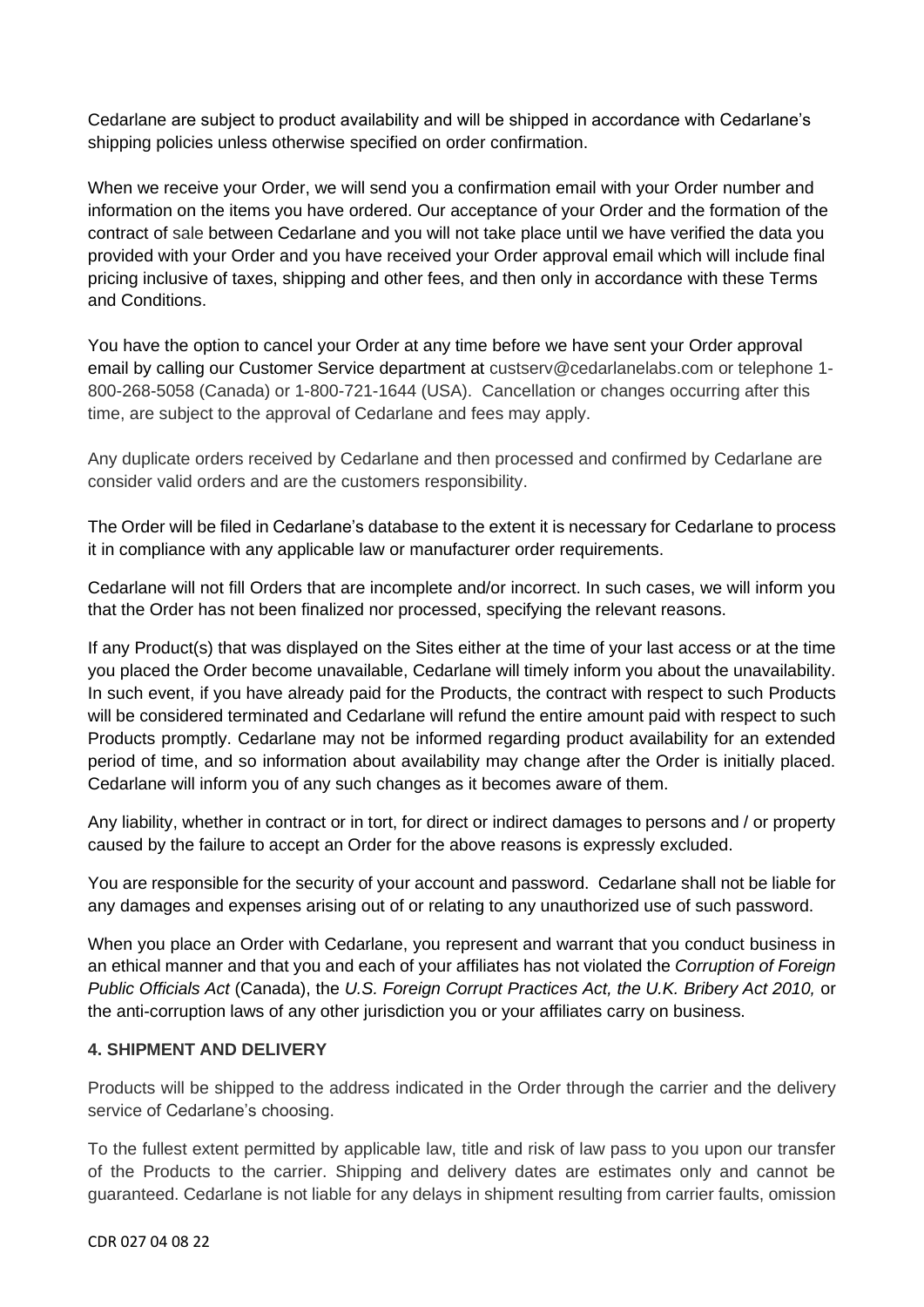or misconduct in conducting delivery services, or as a result of manufacturer delays, faults or omissions.

#### **5. PAYMENTS**

Payments must be received by Cedarlane by way of an agreed form of payment before our acceptance of the Order, and no Order shall be considered accepted until such payment has been received, unless otherwise agreed between contracting parties.

You represent and warrant that (i) the payment information you supply to us is true, correct, and complete, (ii) if you are paying via credit card, you are duly authorized to use such credit card for the purchase and the charges incurred by you will be honored by your credit card company, and (iii) you will pay charges incurred by you at the prices provided in the Order approval, including all applicable taxes, if any. Credit cards are not charged until the Product has shipped at which time you will only be charged for the Product actually shipped including any appropriate taxes or shipping/handling charges. Cedarlane reserves the right not to fulfill your order in the event that a charge to your credit card is rejected by the card issuer.

If you chose to pay via credit card your payment card information (e.g., card number, expiration date, security code, etc.) will be forwarded by encrypted protocol to the bank providing the electronic payment service. No third parties can access this data.

Your payment information will never be used by Cedarlane for any purpose other than processing your Orders, or to process a refund, or to prevent fraud or to report fraud cases to the competent authorities.

# **6. RETURN AND REFUNDS**

Except for any Products identified as non-returnable, we will consider a return of any Cedarlane Product that is substantially intact for a refund of your purchase price, less the original shipping and handling costs, provided such return is made within 30 calendar days of the delivery date and provided that the Product is returned in its original condition (including appropriate temperature stored product in an unopened format). For returns of third-party Products, please consult the terms and conditions of the relevant third party manufacturer. Products considered In vitro diagnostic (IVD) products and custom manufactured Products are non-returnable and other Products may also be identified on the Site as non-refundable at the time of purchase. To return a returnable Product, you must contact us by giving us written request for a return, providing the Order information and the Product you would like to return using one of the following means:

**Customer Service** – via e-mail custserv@cedarlanelabs.com or telephone 1-800-268-5058 (Canada) or 1-800-721-1644 (USA).

When we receive such written communication, Cedarlane will contact you in a timely manner, and provide you with a Return Authorization Form which must be completed (a return or restocking fee may be applied). >You shall return the Products following the instruction received and at your own expense within 14 days starting from the date we approve the Return Authorization Form. You bear the risk of loss during shipment. Once we receive the returned Products in their original condition in accordance with these terms, we will process your refund back to the same payment method used to make the original purchase.

#### **7. LIMITED WARRANTY**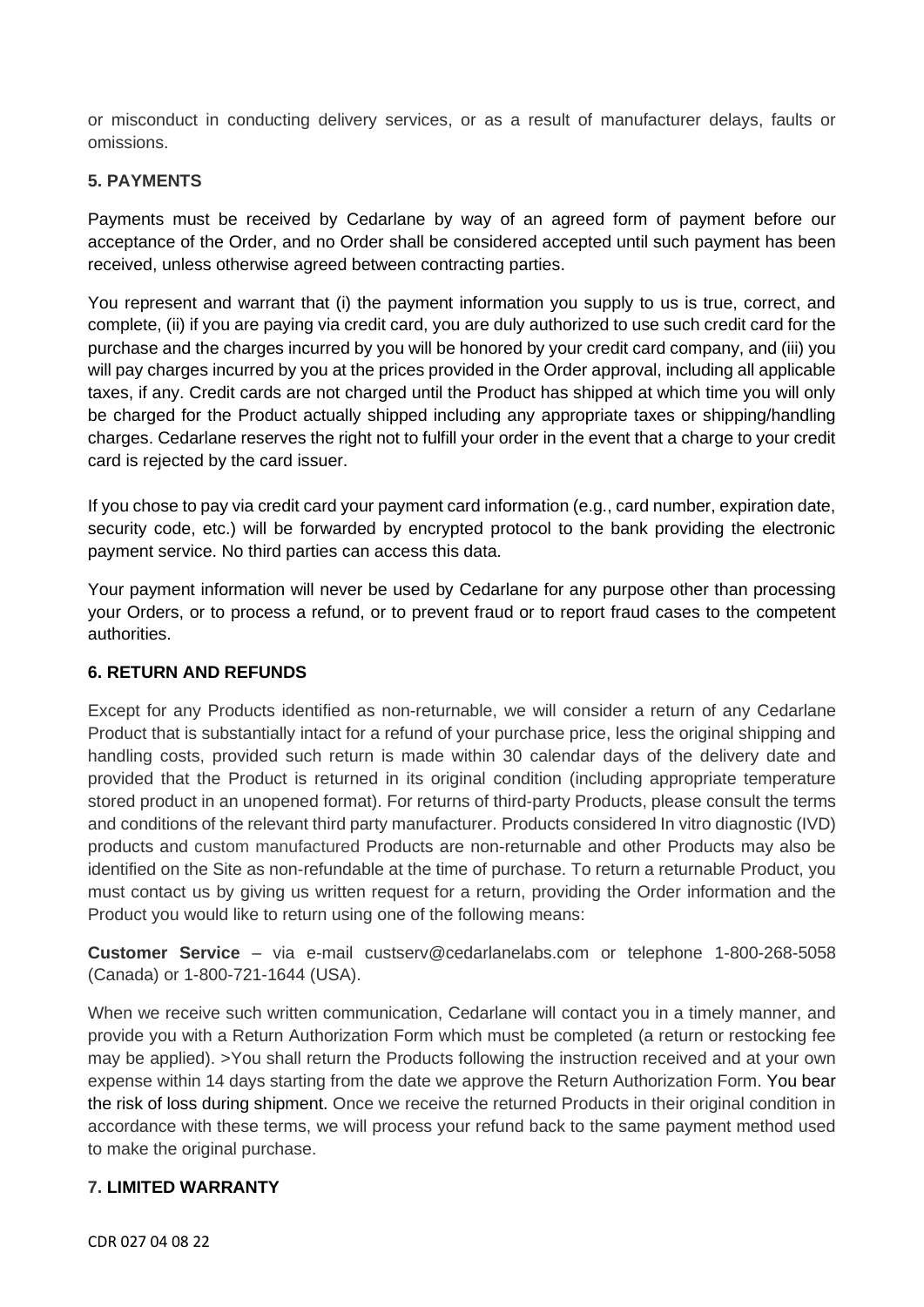Cedarlane warrants that all Products other than custom manufactured products will conform to the manufacturer's specifications for a term (the "**Warranty Period**") equal to the shorter of (i) the warranty period stated in the product manufacturer's literature or, in the case of Cedarlane-branded Products, 30 days from the date of delivery, and (ii) the shelf-life of the Product. Cedarlane does not warrant as to the safety, efficacy or performance of any custom manufactured products or as to the quality of such custom manufactured products and all such products are sold by Cedarlane "as-is".

To the fullest extent allowable under applicable law, Cedarlane hereby disclaims and any and all other warranties and conditions, whether legal, express or implied, arising from statute, course of dealing, usage of trade or otherwise, including but not limited to warranties of merchantability, merchantable quality, quality or fitness for a particular purpose, title and non-infringement of third party rights. Cedarlane will not be responsible for ensuring that Products are suitable for your purposes. To the extent that the provisions of any applicable legislation expressly replace, eliminate, amend, extend or prohibit any term or terms contained in these Terms and Conditions, such term or terms shall be accordingly replaced, eliminated, amended or extended, as the case may be, in accordance with such legislation.

**SOME JURISDICTIONS DO NOT ALLOW LIMITATIONS ON HOW LONG AN IMPLIED WARRANTY LASTS, SO THE FOLLOWING LIMITATION MAY NOT APPLY TO YOU. TO THE EXTENT NOT PROHIBITED BY LAW, WE LIMIT THE DURATION AND REMEDIES OF ANY IMPLIED WARRANTIES TO THE WARRANTY PERIOD.**

**THIS LIMITED WARRANTY ONLY EXTENDS TO THE ORIGINAL PURCHASER OF PRODUCTS FROM CEDARLANE. IT DOES NOT EXTEND TO ANY SUBSEQUENT OR OTHER OWNER OR TRANSFEREE OF THE PRODUCT. THIS LIMITED WARRANTY DOES NOT COVER ANY DAMAGES DUE TO 1) TRANSPORTATION; 2) STORAGE; 3) IMPROPER OR NEGLIGENT USE; 4) FAILURE TO FOLLOW PRODUCT INSTRUCTIONS; 5) MODIFICATIONS; 6) COMBINATION OR USE WITH ANY PRODUCTS, MATERIALS, PROCESSES, SYSTEMS OR OTHER MATTER NOT PROVIDED OR AUTHORIZED IN WRITING BY CEDARLANE; 7) UNAUTHORIZED REPAIR; 8) NORMAL WEAR AND TEAR; OR 9) EXTERNAL CAUSES SUCH AS ACCIDENTS, ABUSE, OR OTHER ACTIONS OR EVENTS BEYOND OUR REASONABLE CONTROL.** 

**THE WARRANTY PERIOD IS NOT EXTENDABLE IF WE REPAIR OR REPLACE A WARRANTED PRODUCT. WE MAY CHANGE THE AVAILABILITY OF THIS LIMITED WARRANTY AT OUR DISCRETION, BUT CHANGES WILL NOT BE RETROACTIVE.**

**TO OBTAIN THE WARRANTY YOU MUST CONTACT CUSTOMER SERVICE TO CONFIRM THE REQUIRED STEPS**.

**WE WILL, IN OUR SOLE DISCRETION, EITHER (i) REPAIR OR REPLACE THE WARRANTED PRODUCT OR ITS DEFECTIVE PART OR (ii) REFUND THE PURCHASE PRICE OF SUCH PRODUCTS. WE WILL ALSO PAY FOR SHIPPING AND HANDLING FEES TO RETURN THE REPAIRED OR REPLACEMENT PRODUCT OR PART TO YOU IF WE ELECT TO REPAIR OR REPLACE THE DEFECTIVE PRODUCT OR PART.**

# **8. LIMITATION OF LIABILITY**

**THE REMEDIES DESCRIBED ABOVE ARE YOUR SOLE AND EXCLUSIVE REMEDIES AND OUR ENTIRE OBLIGATION AND LIABILITY FOR ANY BREACH OF THIS LIMITED** 

CDR 027 04 08 22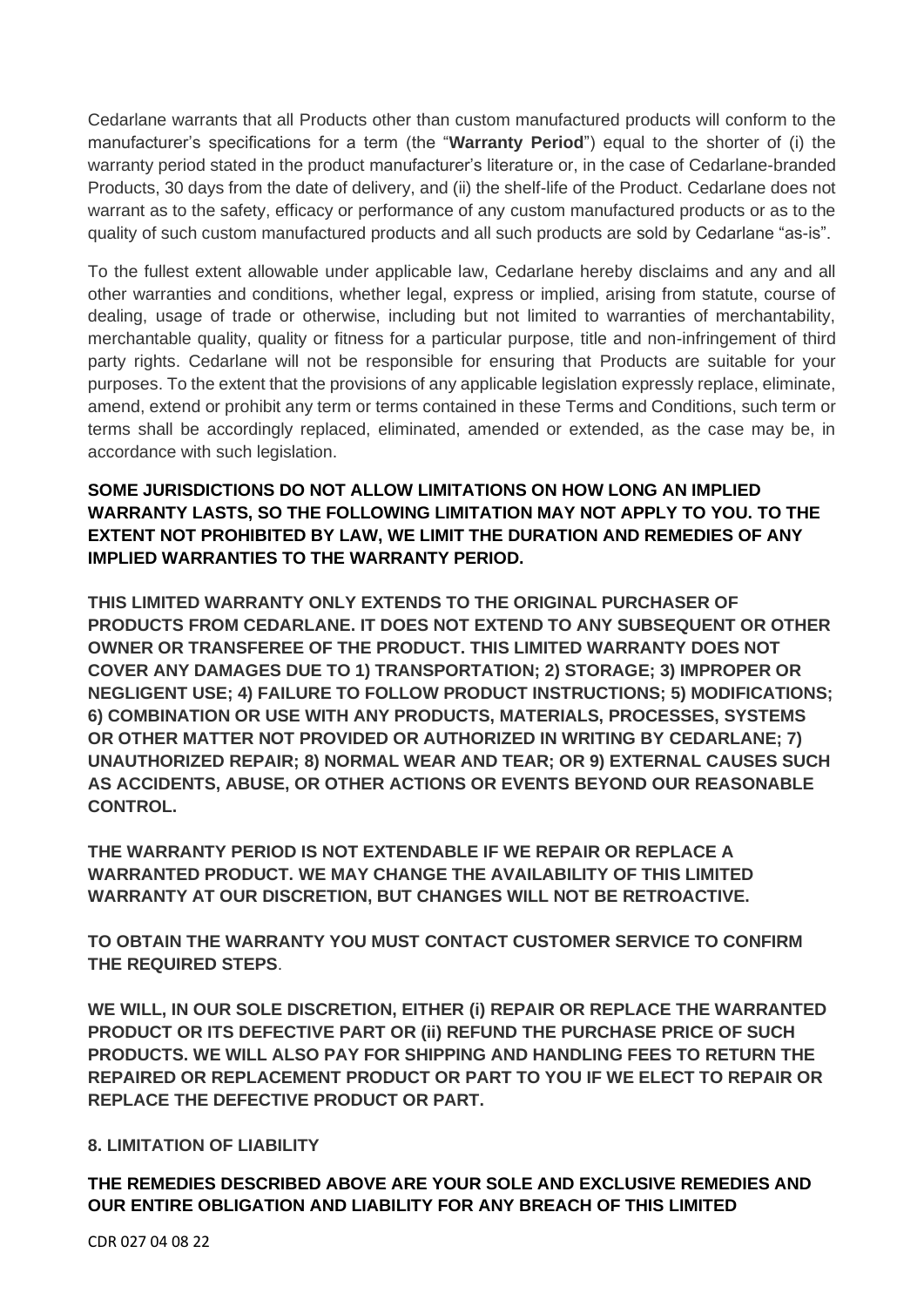**WARRANTY. TO THE FULLEST EXTENT PERMITTED BY APPLICABLE LAW, OUR LIABILITY WILL UNDER NO CIRCUMSTANCES EXCEED THE ACTUAL AMOUNT PAID BY YOU FOR THE DEFECTIVE PRODUCT THAT YOU HAVE PURCHASED THROUGH THE SITE, NOR WILL WE UNDER ANY CIRCUMSTANCES BE LIABLE FOR ANY LOSS OF PRODUCTION, WORK, DATA, USE, BUSINESS, GOODWILL, REPUTATION, REVENUE OR PROFIT, ANY DIMINUTION IN VALUE, COSTS OF REPLACEMENT GOODS, OR CONSEQUENTIAL, INCIDENTAL, SPECIAL OR PUNITIVE DAMAGES OR LOSSES, WHETHER DIRECT OR INDIRECT.**

# **9. GOODS NOT FOR RESALE OR EXPORT**

You represent and warrant that you are buying Products from the Site for your own use only, and not for resale or export unless otherwise specifically agreed with Cedarlane on terms to be determined between the parties at that time. Products distributed by Cedarlane shall be "For Research Purposes Only" unless otherwise indicated, and have not been cleared or approved for diagnostic or therapeutic purposes by Health Canada.

# **10. INTELLECTUAL PROPERTY USE AND OWNERSHIP**

Cedarlane and its licensors will remain the sole and exclusive owners of all intellectual property rights in and to each Product made available on this Sites and any related specifications, instructions, documentation or other materials, including, but not limited to, all related copyrights, patents, trademarks, and other intellectual property rights. You do not and will not have or acquire any ownership of these intellectual property rights in or to the Products made available by Cedarlane or of any intellectual property rights relating to those Products through your purchase of Products or otherwise.

# **11. FORCE MAJEURE**

We shall not be liable for delay or failure to perform our obligations under these Terms and Conditions due to any contingency beyond our reasonable control, including, but not limited to, war, acts of terrorism, riot or other civil unrest, political insurrection, acts or orders or expropriation by any government, governmental restrictions or controls on imports, exports or foreign exchange, changes in law, inability to procure or shortage of suppliers of necessary materials, fuel shortage, strike, lock out or other labor disturbances or restraints or delays affecting carriers or inability or delay in obtaining supplies of adequate or suitable materials, materials or telecommunication breakdown or power outage, epidemic, pandemic, fire, flood, explosion, earthquake, or other natural events.

# **12. NO WAIVERS**

No waiver by Cedarlane of any term or condition set out in these Terms and Conditions shall be deemed a further or continuing waiver of such term or condition or a waiver of any other term or condition, and any failure of Cedarlane to assert a right or provision under these Terms and Conditions shall not constitute a waiver of such right or provision. These Terms and Conditions will be binding upon and will enure to the benefit of the parties' successors and assigns.

# **13. ASSIGNMENT**

You will not assign any of your rights or delegate any of your obligations under these Terms and Conditions without our prior written consent. Any purported assignment or delegation in violation of